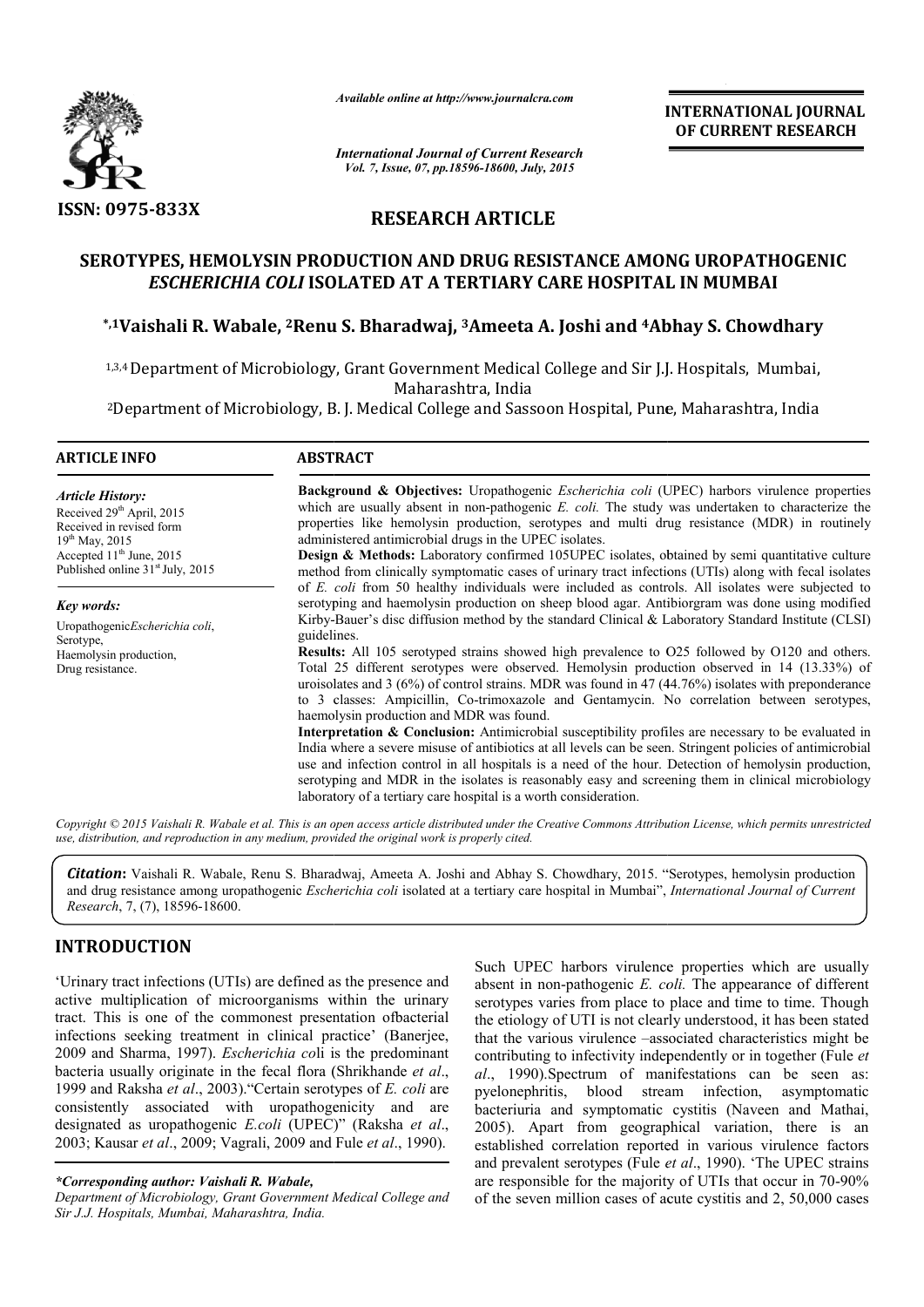of pyelonephritis reported annually in the United States' (Foxman and Brown, 2003 and Griebling, 2007).

Both community and public health resources have been drastically affected by these organisms socially as well as economically (Harding and Ronald, 1994).It is routinely practiced in almost all UTI cases, to start an empirical antimicrobial treatment before the availability of laboratory results of urine culture (Molina-Lopez *et al*., 2011). However, before initializing and optimizing the use of UTIs empirical antibiotic therapy,it is necessary that clinicians should have the knowledge of susceptibility patterns of UPEC strains in that specific geographical locations or populations (Bours *et al*., 2010). The increased incidence of multi drug resistant (MDR) *E.coli* strains to commonly used antimicrobial agents do complicate the clinical management of UTIs (van de Sande-Bruinsma *et al*., 2008). The occurrence of *E.coli* strains that are resistant to fluoroquinolones, trimethoprim and cephalosporins have been increased in recent years. Such strains have special clinical importance due to the availability of limited therapeutic options (Paterson and Bonomo, 2005).

This study was undertaken with an aims and objective to study the prevalence and possible relationship between UPEC characteristics such as haemolysin production and antibiotic drug resistance in the strains isolated in our tertiary care hospital. Also to know the distribution of different O serotypes of *E. coli* in and around Mumbai.

# **MATERIALS AND METHODS**

A total of 105 *E. coli* isolates recovered fromclinically symptomatic UTI cases of all age groups attending outpatient department of Sir J.J. Hospitals, Mumbai were studied over a period of two years from December 2009 to December 2011for the various serotypes and hemolysin production in the Department of Microbiology, Grant Government Medical College. Fecal isolates of *E.coli* from 50 healthy individuals were included as controls. Urine samples were processed as per the standard protocol. All urine samples having growth of single morphotype of colonyon MacConkey's agar with counts 105 colonies/ml were considered significant (Campus *et al*., 1994).A count 104-105 colonies/ml was considered "probably significant" and a count of <104 colonies/ml as insignificant growth of perineal or urethral flora (Campus *et al*., 1994).The additional features noticed in terms of colony morphology were, whether they were mucoid/nonmucoid and biochemical reactions, whether showed hemolysis on sheep blood agar after overnight incubation, whether they were typical and atypical isolates. An isolate was considered as typical if it was a lactose fermenter and aerogenic and atypical if it was non-lactose fermenter and anaerogenic. Atypical isolates were further tested for sorbitol, cellobiose and adonitol fermentation. Thus, lactose fermenting *E.coli* strains by standard biochemical tests (Forbes *et al*., 2002) obtained from cases of significant or probably significant counts were screened for virulence markers. The isolates were maintained by inoculating into nutrient agar deeps and preserved at 4<sup>0</sup>C. The cytolytic protein toxin secreted by most hemolytic *E.coli* isolates is known as alpha haemolysin (Cavalieri *et al*., 1984). The isolates were sub cultured on sheep blood agar plates and incubated

overnight at  $37^{\circ}$ C. 'Hemolysis was detected by determining a clear hemolyticzone (β- hemolysis) around or beneath each colony (Raksha *et al*., 2003; Naveen and Mathai, 2005 and Fatima *et al*., 2012).Isolates stored on nutrient agar were sent to National *Salmonella* and *Escherichia* Center, Central Research Institute, Kasauli (HP) for 'O' serotyping. In-vitro antibiotic susceptibility testing was done with 10 antimicrobial agents using modified Kirby-Bauer's disc diffusion method on Muller Hinton Agar plates. The plates were incubated at  $37^0C$ for 18-24 hours. Isolates were characterized as sensitive, intermediate and resistant based on diameter (size measured in millimeters) of the Zones of Inhibition (ZOI);in accordance with the Clinical and Laboratory Standard Institute (CLSI) Guidelines (CLSI, 2010). The commercial antibiotic discs (Hi Media Laboratories, Mumbai) used in the present study were Ampicillin (10µg/ml),Co-trimoxazole(25µg/ml), Gentamycin (10µg/ml), Norfloxacin (10µg/ml), Nitrofurantoin (300µg/ml), Ciprofloxacin (5µg/ml), Amikacin (30µg/ml), Cefazolin (30µg/ml), Meropenem (10µg/ml).*Escherichia coli* ATCC 25922, *Pseudomonas aerug* inosa ATCC 27853 were used as controls (Raksha *et al*., 2003 and Molina-Lopez *et al*., 2011). MDR was defined as resistance to three or more different classes of antibiotics. Chi square test was used to analyze the data statistically. EPI Info version 5 was used for this analysis

# **OBSERVATIONS AND RESULTS**

(Molina-Lopez *et al*., 2011).

A total of 105 *E.coli* isolates were selected from symptomatic cases of UTIs. These were investigated for their serotype, haemolysin production and MDR among the strains. Fecal isolates of *E. coli* from 50 healthy individuals were included as controls. Haemolysin production was observed in 14 (13.33%) of urinary isolates and 3 (6%) of control strains. The difference between cases and controls for haemolysin production was highly significant (p<0.001). Serotyping of 105 strains revealed that they belong to 25 diverse O-antigen type able groups (Table1).

**Table 1. Shows distribution of** *E.coli* **serogroups**

| Serogroups              | Uropathogenic $(N=105)$ | Fecal $(N=50)$ |
|-------------------------|-------------------------|----------------|
| O <sub>25</sub>         | 29                      | Nil            |
| O <sub>120</sub>        | 14                      | Nil            |
| UT                      | 12                      | 5              |
| Rough                   | 9                       | Nil            |
| O60                     | 7                       | 3              |
| O130                    | 6                       | 3              |
| O <sub>5</sub>          | 3                       | Nil            |
| O <sub>20</sub>         | 3                       | 5              |
| O <sub>100</sub>        | 3                       | 5              |
| O <sub>3</sub>          | $\overline{2}$          | 3              |
| O <sub>56</sub>         | $\overline{2}$          | Nil            |
| O <sub>163</sub>        | $\overline{2}$          | Nil            |
| 076,086                 | 1 each                  | 6,6            |
| O159                    | 1 each                  | 4              |
| O8, O131                | 1 each                  | 3,3            |
| O6                      | 1 each                  | $\overline{2}$ |
| O88                     | 1 each                  | $\overline{2}$ |
| 09,044,055,063,078,0166 | 1 each                  | Nil            |

UT: - Untypeable

Among the 25 identified serotypes, the following were the most frequent: O25 with 29 isolates (27.61%), O120 with 14 isolates (13.33%) and UT with 12 isolates (11.42%). The O86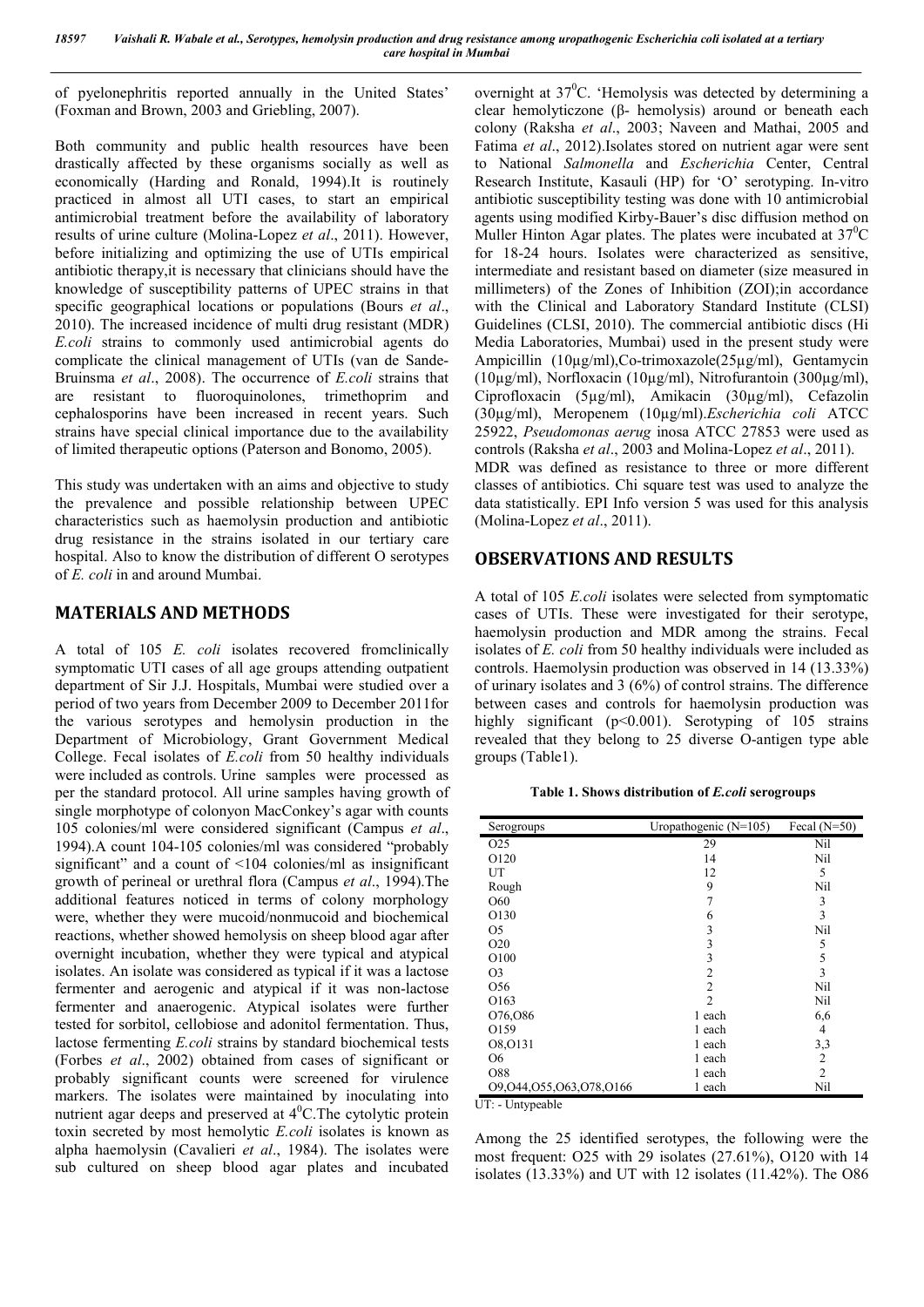and O166 were two unusual serotypes detected in the present study similar to the study reported by Molina-Lopez *et al*. All 105 studied UPEC strains expressed highest resistance rates to the following: Ampicillin, 98 isolates (93.33%); Cotrimaxazole, 88 (83.80%); Norfloxacin, 84 (80%); Gentamycin, 49(46.66%); Nitrofurantoin, 38 (36.19%); Ciprofloxacin, 19 (18.09%); Cefazolin, 17 (16.19%); Amikacin, 13 (12.38%); Netilmycin, 12 (11.42%) and Meropenem, 3 (2.85%) (Table2).

**Table 2. Prevalence of antibiotic drug resistance among 105 UPEC isolates**

| Antibiotics    | Resistance |               |
|----------------|------------|---------------|
|                | No.        | $\frac{0}{0}$ |
| Ampicillin     | 98         | 93.33         |
| Co-trimaxazole | 88         | 83.80         |
| Norfloxacin    | 84         | 80            |
| Gentamycin     | 49         | 46.66         |
| Nitrofurantoin | 38         | 36.19         |
| Ciprofloxacin  | 19         | 18.09         |
| Cefazolin      | 17         | 16.19         |
| Amikacin       | 13         | 12.98         |
| Netilmycin     | 12         | 11.42         |
| Meropenem      | 3          | 2.85          |

Forty seven (44.76%) isolates were resistant to the three classes of antibiotics: penicillin's (Ampicillin), trimethoprim / sulfamethoxazole (TMP/SMX) (Co-trimaxazole) and aminoglycosides (Gentamycin) of the total tested antimicrobial agents of class fluoroquinolones and cephalosporin's; hence were designated as MDR.

#### **DISCUSSION**

UTIs are the most common infectious diseases worldwide affecting all age group peoples including men, women and children. The increased prevalence of MDR *E.coli* strains in the community worsen the prognosis of UTIs. Serious problems do occur in the treatment of MDR strains especially in the poor- resource settings where there is no alternate effective antibiotics is available (Shanthi and Kayathri, 2012). In our hospital set up and probably in every hospital, UTIs are one of the most commonly diagnosed infections, althoughthe causative agents do vary in their antimicrobial susceptibility pattern from time to times and from place to place (Banerjee, 2009). UPEC is receiving an increasing attention due to the high degree of morbidity and mortality of UTIs. "Cell morphology and molecular biology studies have revealed that UPEC express several surface structures and secrete protein molecules; some of them cytotoxic, peculiar to the strains of *E.coli* causing UTI (Raksha *et al*., 2003).''

As a group, strains of *E.coli* causing UTIs can be differentiated from fecal strains by their expression of specific Opolysaccharide antigens. Urinary isolates are more commonly type able with batteries of common O antisera than fecal strains (Molina-Lopez *et al*., 2011). The presence of virulence factors in UPEC strains supports the concept of association of UPEC with urinary pathogenicity (Vagrali, 2009). Hence it is important to identify UPEC from non UPEC isolates in the urinary samples. However, in patients with urological abnormality, *E.coli* with lower virulence can cause infections.

In non-pathogenic *E.coli*, virulence properties are absent while they are present in UPEC (Zahera *et al*., 2011). The certain serogroups of UPEC possesses specific virulence properties which increases the uropathogenicity (Fatima *et al*., 2012). Majority of the studies reported that *E.coli* isolates from UTI belonged to a limited number of 'Uropathogenic' serotypes, mainly O1, O2, O4, O6, O7, O8, O18, O25 and O75 (Shrikhande *et al*., 1999; Fule *et al*., 1990; Fatima *et al*., 2012 and Johnson, 1991). However, in many studies, the serotypes O4 and O6 have been found to be the most frequently isolated from urine (Fule *et al*., 1990 and Bhalla and Aggarwal, 1989).In the present study the most frequent serotype was O25 (27.61%), which is well established as associated with UTIs, similar to the findings by Jose Molina-Lopez *et al*. (2011) and Nazish Fatima *et al*. (2012). In the UPEC strains, serogroup O25 has traditionally not been recognized as prevalent worldwide (Molina-Lopez *et al*., 2011).The α-hemolysis is a cytolytic protein toxin usually secreted by the most hemolytic *E.coli* strains can be seen as a zone of lysis on blood agar plates (Smith, 1963). Such hemolytic *E.coli* strains are associated with greater frequency in the serotypes O2, O4, O6, O20 and O25 (Fatima *et al*., 2012).

α-haemolysin is recognized as one of the most important virulence factor, due to its strong pro-inflammatory action which leads to the secretion of chemotaxins and IL-6;who triggers the pathogenesis of renal disease (Fatima *et al*., 2012). For the establishment of acute pyelonephritis,  $\alpha$ -haemolysin is not a mandatory parameter, but it facilitates tissue injury and survival of the pathogen in the renal parenchyma. Such injury initiates bacterial entry into the blood stream. UPEC usually has this haemolysin (Naveen and Mathai, 2005), as was observed in our study in 14 (13.33%) of uroisolates and 3 (6%) of control strains. However, the difference between cases and haemolysin producing controls was highly significant (p<0.001) similar to Johnson *et al*.(1991)who reported haemolysin production in 38% urinary and 12 % of fecal isolates respectively. In another study conducted by Kausar *et al*. (2009) reported haemolysin production in 42 (21%) of uroisolates and 8 (16%) of control strains. However, in the present study, though the nature of haemolysin was not further characterized it could have a cytotoxic necrotizing factor. Antibiotics have potential to interfere with the attachment of *E. coli* to uroepithelialcells by changing their bacterial surface. The antibiotic resistant strains maintain their capacity of adherence leading to effective colonization, finally leading to an established infection of urinary tract (Fule *et al*., 1990).

In this study, the MDR was found in 47 (44.76%) isolates with preponderance to three classes: penicillin's (Ampicillin), TMP/SMX (Co-trimaxazole) and aminoglycosides (Gentamycin) of the total tested antimicrobial agents of class fluoroquinolones and cephalosporin's. Fluoroquinolones, TMP/SMX or nitrofurantoin are usually recommended for the empirical treatment of uncomplicated UTIs (Molina-Lopez *et al*., 2011). However, nitrofurantoin is considered the most effective drug among all, can be administered orally, represents an alternative for empirical oral therapy of uncomplicated cystitis and hence been recommended by the Infectious Disease Society of America (IDSA) (Warren *et al*., 1999). Here, we found a high level resistance to TMP/SMX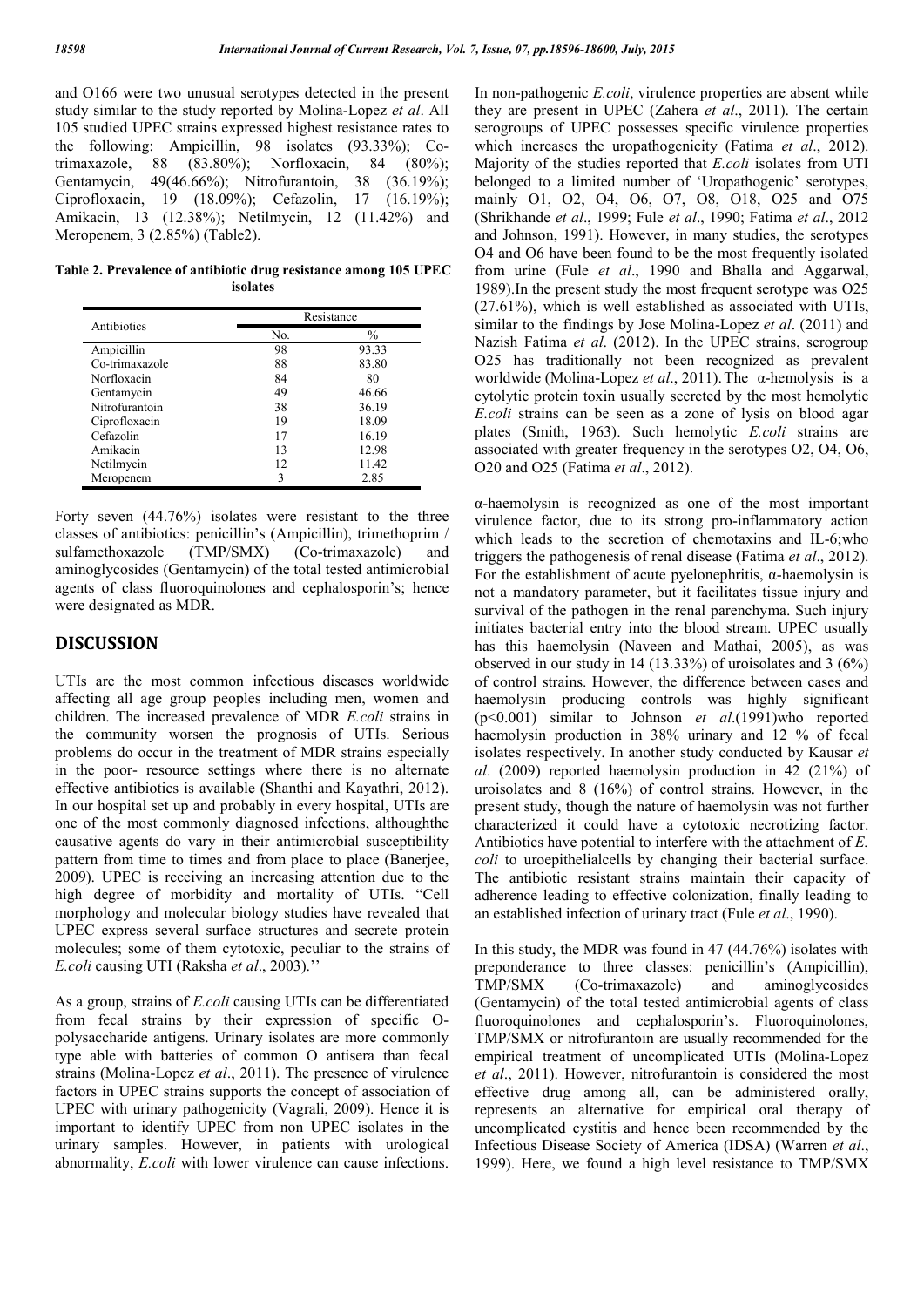(83.80%) and low level resistance to nitrofurantoin and fluoroquinolones (36.19 % and 18.09 %, respectively) exactly opposite to the study reported by Molina-Lopez *et al*. (2011) who reported high level resistance to fluoroquinolone and TMP/SMX (55.5-60.6 % and 56.2 %, respectively). Here, Ampicillin, Co-trimaxazole, Norfloxacin, Gentamycin used, showed high level resistance. Similar findings were reported by many workers around the world (Banerjee, 2009). The obtained resistance to these antibiotics, might be due to these antibiotics which are in use for a long period and must been abused; as a result the organism might have discovered the mechanisms of shuffling their mode of action (Banerjee, 2009). No correlation between serotypes, haemolysin production and MDR was observed in this study. In the context of the emerging MDR UPEC strains, therapy should be administered only after culture and sensitivity testing. Such practice would help in the proper treatment of individual patient and also reduce the indiscriminate use of the antibiotics and can stop further drug resistance (Raksha *et al*., 2003).These things has to be kept in mind while developing guidelines for UTIs treatment who shows high prevalence of drug resistance among uropathogens (Zahera *et al*., 2011).Our study had shown that susceptibility pattern is necessary to obtain sensitivity reports before starting the antibiotic treatment in suspected UTIs. The laboratory reports should be available to the clinicians before initiating the therapy as the knowledge of drug sensitivity pattern in that particular area provides the guidance regarding the empirical treatment of UTI (Banerjee, 2009).

#### **Conclusion**

UPEC strains plays an important role in the aetio-pathogenesis of UTI. Periodic review and Renewal of antibiotic policy along with the periodic review is required for the control of acquiring drug resistant strain. In-depth studies at molecular level are necessary for the better understanding of different virulence factors; as most urovirulent strain express multiple virulence factors simultaneously. The laboratories should be well equipped for better management of these isolates; and should encourage to evaluate an accurate bacteriological record and their antibiogram. We believe that the methods of detection of the virulence markers are reasonably easy and screening them in a clinical microbiology laboratories is a worthwhile exercise.

### **REFERENCES**

- Banerjee, S. 2009. The Study of Urinary Tract Infections and Antibiogram of Uropathogens In And Around Ahmadnagar, Maharashtra. *The Internet Journal of Infectious Diseases*, 9(1): 1-7.
- Bhalla and Aggarwal P. Urinary *Escherichia coli* prevalent serotypes, antimicrobial susceptibility and virulence factors. *Indian J Med Microbiol* 1989; 7: 88-90.
- Bours, P. H., Polak, R., Hoepelman, A. I., Delgado, E., Jarquin, A., Matute, A. J. 2010. Increasing resistance in community-acquired urinary tract infections in Latin America, five years after the implementation of national therapeutic guidelines. *Int J Infect Dis*; 14: 770-74.
- Campus, M. J., McNamara, A. M., Howard, B. J. 1994.

Specimen collection and processing, Chapter 11. In: Clinical and Pathogenic Microbiology, 2nd ed. Howard B J, Kaiser J F, Smith T. (Mosby publication, Philadelphia): 239.

- Cavalieri, S. J., Bohach, G. A., Snyder, I. S. 1984. *Escherichia coli* alpha haemolysin: characteristics and probable role in pathogenicity. *Microbiol Rev*; 48: 326-43.
- CLSI. 2010. Antimicrobial Susceptibility Testing: Twentieth Informational Supplement. CLSI M100-S20-U. Wayne, P A: Clinical and Laboratory Standards Institute.
- Fatima, N., Agrawal, M., Shukla, I., Khan, P. A. 2012. Characterization of Uropathogenic *E. coli* in relation to virulence factors. *Open Access Scientific Reports*, 1(7): 1-4.
- Forbes, B. A., Sahm, D. F., Alice, S., Weissfeld, 2002. Infections of urinary tract in Bailey & Scott's. Diagnostic Microbiology, 11th ed. St. Louis Missouri Eds Mosby, USA; 927-38.
- Foxman, B., Brown, P. 2003. Epidemiology of urinary tract infections: transmission and risk factors, incidence, and costs. *Infect Dis Clin North Am*; 17: 227-241.
- Fule, R. P., Menon, S., Saoji, A. M. 1990. Antibiotic resistance, haemagglutination type and haemolysin production in relation to serogroups of uropathogencic *Escherichia coli*. *Indian J Med Res*; 91: 270-72.
- Griebling, T L. 2007. Urinary Tract Infections in women. In: Litwin M S, Saigal C s, editors. Urologic Diseases in America. US Department of Health and Human Services, Public Health Service, National Institutes of Health, National Institute of Diabetes and Digestive and Kidney Diseases. Washington, DC. 587-620.
- Harding, G. K. and Ronald, A. R. 1994. The management of urinary infections; what have we learned in the past decade? *Int J Antimicrob Agents*; 4: 83-88.
- Johnson, J. R. 1991. Virulence Factors in *Escherichia coli* Urinary Tract Infection. *Clin Microbiol Rev*; 4(1): 80-128.
- Kausar, Y., Chunchanur, S. K., Nadagir, S. D., Halesh, L. H., Chandrasekhar, M. R. 2009. Virulence factors, Serotypes and Antimicrobial Susceptibility Pattern of *Escherichia coli* in Urinary Tract Infections. *Al Ameen J. Med. Sci.,*  $2(1)$ : 47-51.
- Molina-Lopez, J., Aparicio-Ozores, G., Ribas-Aparicio, R. M., Gavilanes-Parra, S., Chavez-Berrocal, E., Hernandez-Casrto, R. *et al*. 2011. Drug resistance, serotypes, and phylogenetic groups among uropathogenic *Escherichia coli*  including O25-ST131 in Mexico City. *J Infect Dev Ctries*; 5(12):840-49.
- Naveen, R. and Mathai, E. 2005. Some virulence characteristics of uropathogenic *Escherichia coli* in different patient groups. *Indian J Med Res*; 122: 143-47.
- Paterson, D. L. and Bonomo, R. A. 2005. Extended-spectrum beta-lactamases: a clinical update. *Clin Microbiol Rev*; 18: 657-86.
- Raksha, R., Srinivasa, H. and Macaden, R. S. 2003. Occurrence and characterization of uropathogenic *Escherichia coli* in urinary tract infections. *Indian J Med Microbiol.,* 2003; 21:102-7.
- Shanthi, J. and Kayathri, S. 2012. Incidence, distribution and antibiogram of uropathogens isolated from patients with urinary tract infections. *Advances in Applied Science Research*, 3(6): 3410-14.